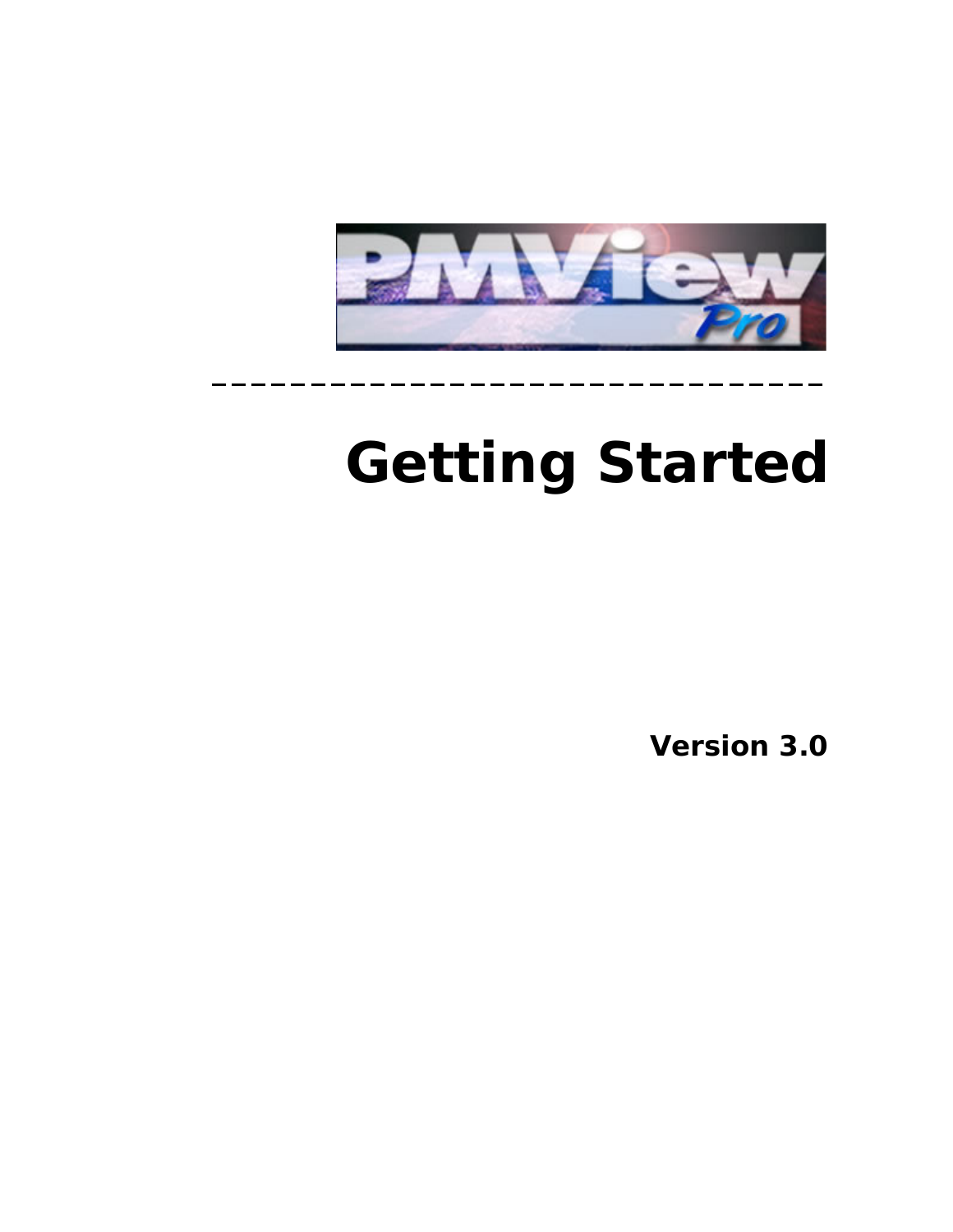## **Installation & Setup**

If you are reading this file, you have likely already been through the installation process of PMView Pro. This section is intended to guide you through any subsequent installations and further setup procedures necessary to ensure PMView Pro is working properly on your system.

#### **Starting PMView Pro**

Starting PMView Pro can be as easy as double-clicking any image file. You were given the option during installation to install a shortcut to the desktop and/or the Start Menu as well. On the Start Menu, you will also notice that you can access this file, the Online Help file and PMView itself.

PMView Pro also includes potentially unlimited startup options when started using the combination of command line options and script files. You can learn more about command line options and script files from the included help file.

#### **File Associations**

A common issue that may arise at some point after the installation of PMView Pro is the loss of file associations. You will recall that during installation you were presented with a list of file formats to associate with PMView. Even if you selected all formats, other programs may adjust those settings during their installation. The easiest way to have PMView reclaim those associations is to run the PMView Pro installation file again.

If you only need to reclaim one or several of those associations, you can do this through the Windows operating system settings. By opening Windows Explorer from the start menu and selection Tools->Folder Options, you will be able to access the system File Type settings. From this menu you can access all recognized file formats on your system and the associated program. Given the variances between Windows versions, it is best to consult the documentation for your Windows installation to verify the proper steps to adjust the program associated with a particular file type.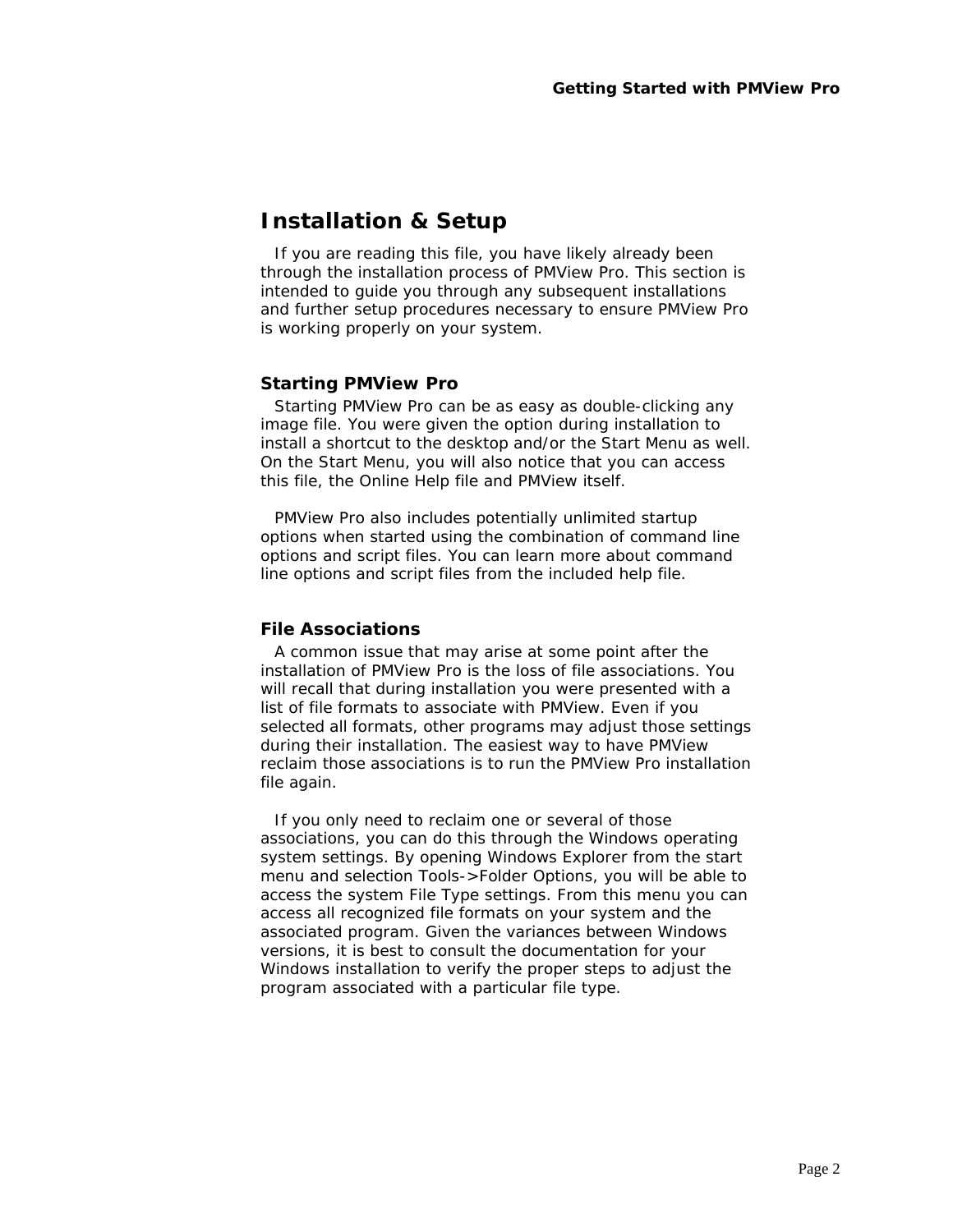### **Using the Toolbar**

To get the most out of PMView Pro, you should make yourself familiar with the toolbar and available shortcut keys. The complete list of shortcut keys can be found in the included help file, as well as toolbar information.



images, or to convert image(s) using PMView. **Previous/Next Image** - Using the Previous

and Next buttons is an easy way to scroll through the available images in the current directory.

**File Open** - This will present the file open dialog, allowing you to open one or more

**Recall** - This will reload the current image from disk into PMView. If you have made changes to the image, you will be prompted to Save or cancel those changes.

**Delete** - The Delete button will prompt you with a dialog confirming that you want to delete the file from disk.



**Save** - The Save button will open the Save dialog if you have not saved the image previously. Otherwise, the image will be saved in the same location with the same name.



**Print** - This will open the Print image dialog allowing you to adjust how the image will be printed.



**Move** - This allows you to use the pointer to move the entire PMView window by clicking and dragging anywhere inside the window.



**Zoom** - When the Zoom tool is selected, leftclicking the image will zoom in by a factor of 100% and right clicking will zoom out by the same amount that was zoomed in.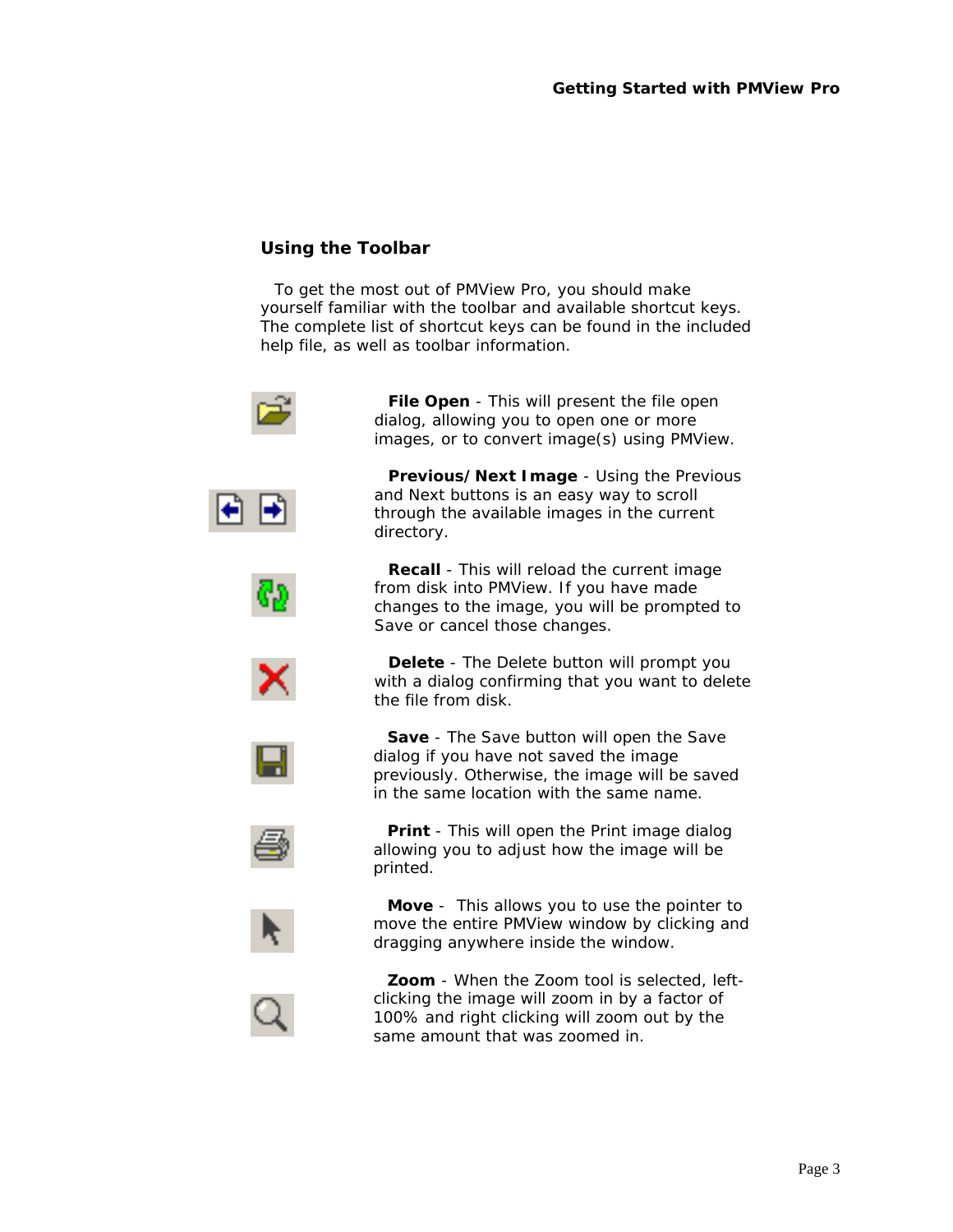

**Scroll** - This option allows you to click on an image inside of PMView Pro and drag the image through the window if it is larger that the current PMView Pro window.



**Selection** - This will allow you to select specific portions of the message for cropping, etc.



**Preferences** - This button will display the Preferences notebook of PMView Pro, allowing you to adjust the various settings within the program.

**Help** - Quick an easy access to a complete help file that can answer just about any question you have about PMView Pro.

## **Image Manipulation**

Now, let's dig into a few of the features that make PMView Pro a must have image management tool. In this guide, we will give general examples of what can be done, along with references to the help file for more in depth information about settings and techniques discussed.

#### **Create a Transparent Background**

Not all image formats support a transparency setting, but the most common GIF is the most common web format using transparency. In order to set transparency in these images, you will first need to set the image to 256 colors using Color- >Convert->Indexed 256-color. You should now be able view the colors used in the image by selecting Color->Edit Palette. The color in the top left corner is considered the 0 index, and the bottom right color is 255. By default, the 0 index is used for transparency. If this is not the color you would like to be transparent, use the palette editor to locate and note the index of the color that you want to be transparent.

Once you know the index number of the color you would like made transparent, select File->Save As... Select GIF as the file format and select 'Options'. On the options menu select 'Transparent Color Index' and enter the number for the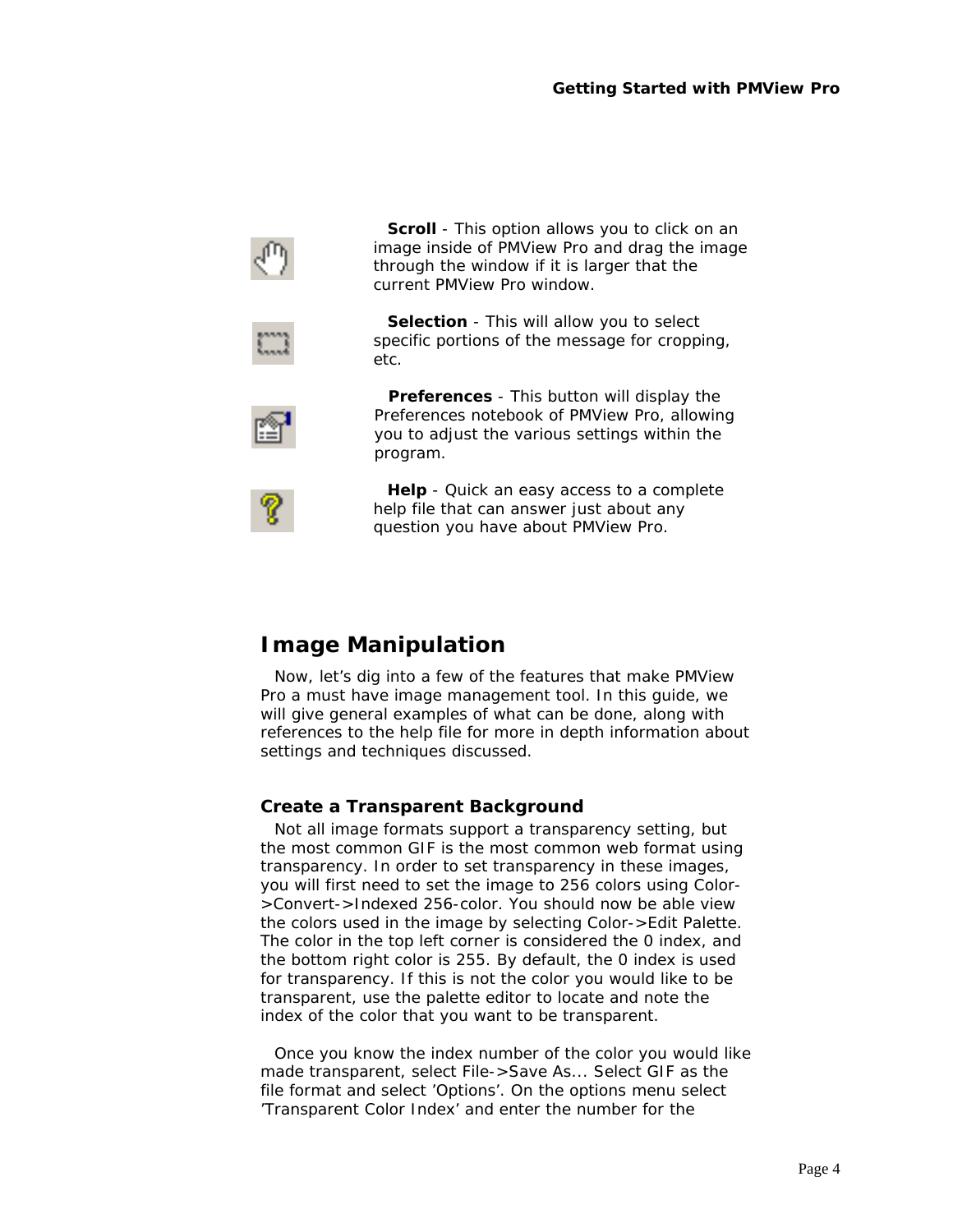desired color if necessary and select 'OK'. Now you only need to name the file and click 'Save' to create a transparent background for your image.

#### **Capturing Images & Screenshots**

Another sign of PMView's versatility is the Screen Capture utility. Using this feature you can quickly and easily capture entire screens, windows or selected areas of the screen.

To begin, select File->Capture->Setup... to make sure the settings will work for what you need to accomplish.

Settings on this menu are fairly straightforward and a matter of preference on your part. Once you have the desired settings, select 'OK' and return to the File->Capture menu and select the type of capture you want from the choices of Window (an entire window including borders, status bars, toolbars, etc), Window Interior (just the content of the selected window, not the containing program), Screen (the entire visible screen on your monitor) or Area of Screen which will turn your cursor into a selector that will begin highlighting when you left click. Once you select the type of capture and activate it using the key selected or after the delay, PMView will return to the screen with the captured image in the window. Now you can manipulate and save the image using PMView Pro.

#### **Convert Images**

Using the Convert... menu from the File menu or the File Open Containers (FOC) popup menus can help you to easily and quickly convert images from one format to another. Add in the ability to use predefined scripts that can perform actions from setting file names and directories to performing filtering and other functions and the convert feature is made all the more powerful.

Let's walk through an example of converting an image from TIFF format to BMP format while converting the image to grayscale. We will do this from the File Open Container, but it can easily be applied to a single image that is already open by accessing the File->Convert... menu command. Also keep in mind that this can be performed on multiple images simply by highlighting more than one image.

We begin by selecting the desired image in the FOC and right clicking. From the popup menu we will select 'Convert'. You are now presented with the Convert dialog. This is where we will specify the desired changes.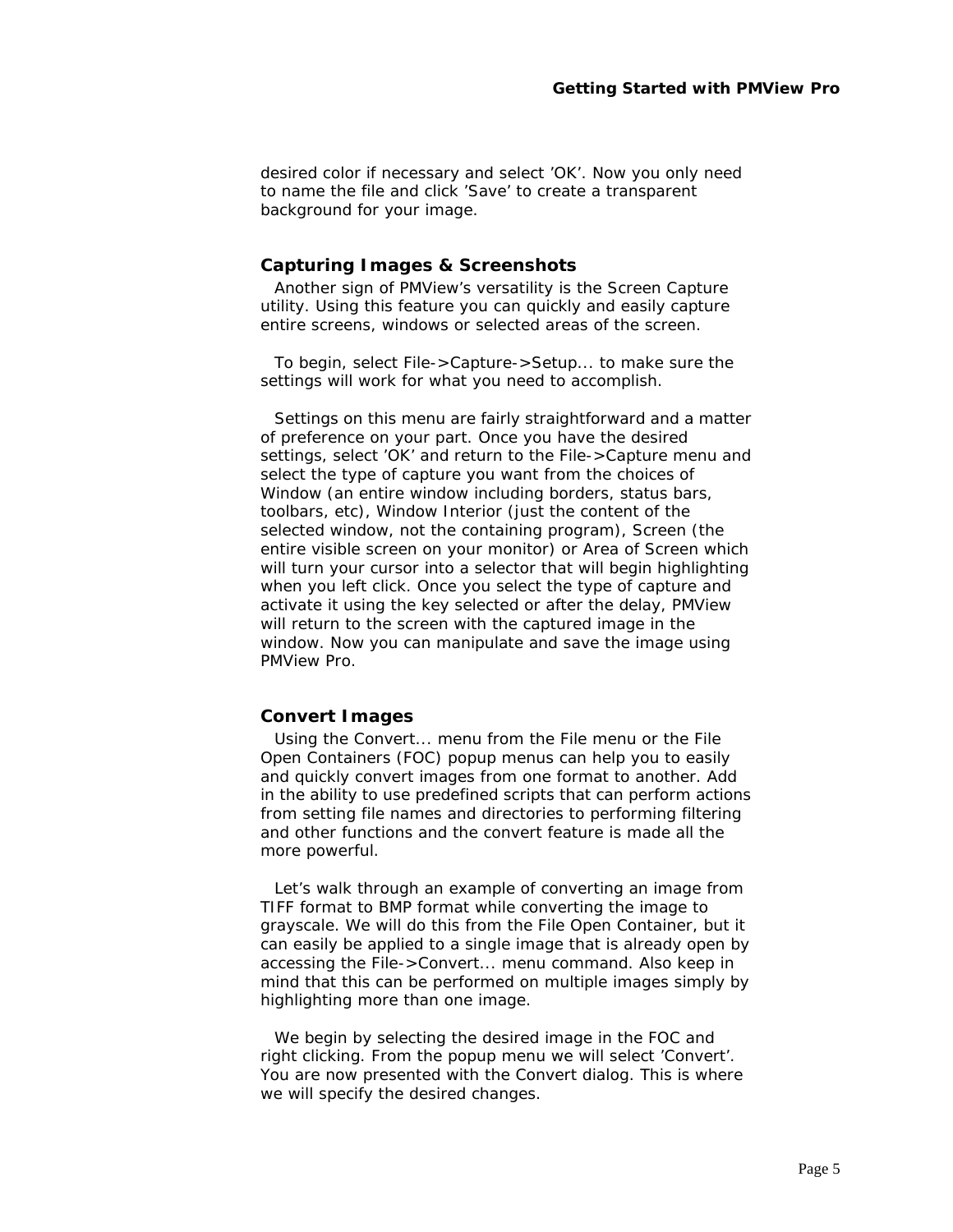**Script** - In the dropdown, you can select any script that you may have previously created, or create a new one. For this example, we will be creating a new script named Grayscale. Click 'New' and name your script, then from the Operations list, select 'Convert to Grayscale' and then Add that to the Scripts list. While there are no options for this script, if you were to highlight other operations inside the script list, the available options would appear below in the Parameters area of the dialog.

If you want to make this script available for future conversions, be sure to leave the box checked at the bottom of the dialog to 'Include on QuickScript menu' before selecting OK.

**Output Format -** Here you should select the format that you want your image(s) converted to. In this example, we are converting to BMP, so the 'Options' button is available. Depending on the format you choose, you will be able to set the paramaters for that format via the Options button the same as you would during the PMView Save operation.

**Output Directory -** Use this dialog to set the directory that the converted images should be saved to.

**File name -** PMView will automatically insert the existing file name and the extension selected in the Output Format dialog, but you can manually edit the file name here.

**If file exists** - By selecting 'Ask', you will be prompted with the Confirm File Replace dialog. The dialog will show you file information and thumbnails of the source and existing target file and let you decide what to do. 'Replace' will overwrite the existing file and 'Skip' will not perform any action if the target file already exists. 'Rename' will save the target file by appending a number to the target file name.

You can also select 'Delete Original' to completely remove the original file from your system.

Selecting Convert will begin the conversion in the background, allowing you to continue doing other things with PMView Pro. You can now use the script that you created from the FOC or as a startup option using Command Line Parameters.

#### **Create a SlideShow**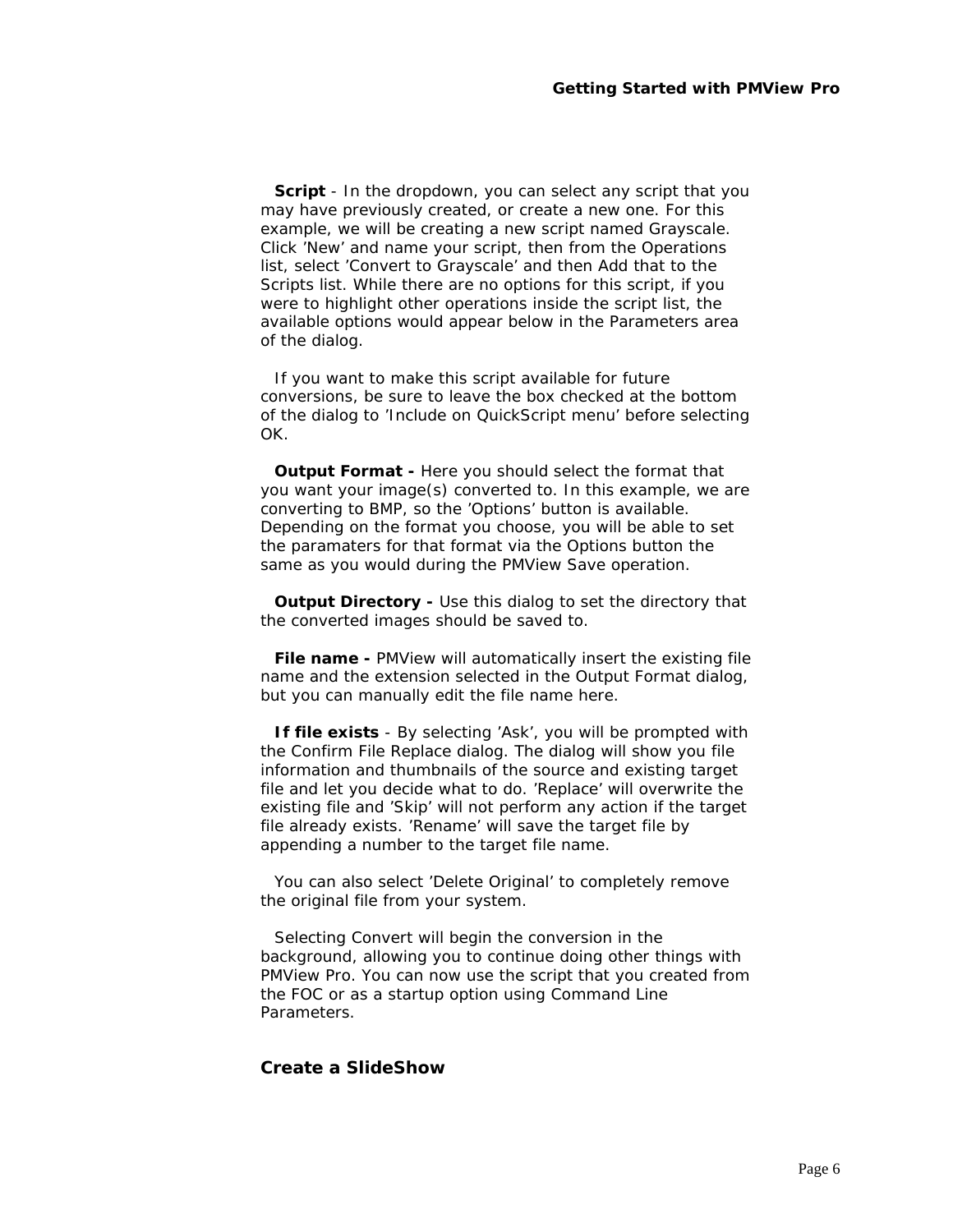With the slideshow feature of PMView Pro, you can put together and save slideshows of your images.

To begin, select the File->Open command from the PMView Pro main window. Highlight the files that should be included in the slideshow and drag them into the main PMView window. Now that you have the images inside of the main PMView window, 'Cancel' the FOC window and you can begin working with the slideshow images. Each file has its own settings that determine how long it should be displayed as well as an area for notes that should be displayed on screen with that specific image during the slideshow. You can access these settings from the popup menu when right-clicking on the individual images and selecting Settings...

Once you have adjusted the settings for each image, select File->Save as... to save the slideshow. Note that the images included in the slideshow are included by reference only, so if you move the images, the slideshow will not operate correctly any longer.

Now, to begin playing the slideshow, select View-> Show-> Controller from the main window. You can toggle the display of the controller anytime by using Alt+C shortcut keys. Another way to start the slideshow would be right-clicking inside the PMView main window, but not on any of the images, and selecting Run All. Once the slideshow is running, you can use the Space Bar to advance through the images manually.

#### **Printing Images**

While your printer will ultimately determine the printing quality and options available, PMView makes getting the image to your printer as easy as possible.

When you select Print from the File menu, you are presented with the Print dialog which lays out the various options available for printing. The first option is the size of the image that should be printed. Three of the options will automatically adjust the image and the last two allow you to input your own size options; all with instant priview of what the image will look like on the printed page(s).

Once you have adjusted the size of the image itself, you can adjust the size of the page margins. This is option is adjustable only to the limits of your printer. The default margins that appear are the minimum available for the selected printer. In addition to the controls on the left, you can use your mouse to drag the margins in the preview image on the right. Just click and drag the dotted lines that surrond the image to adjust the margins.